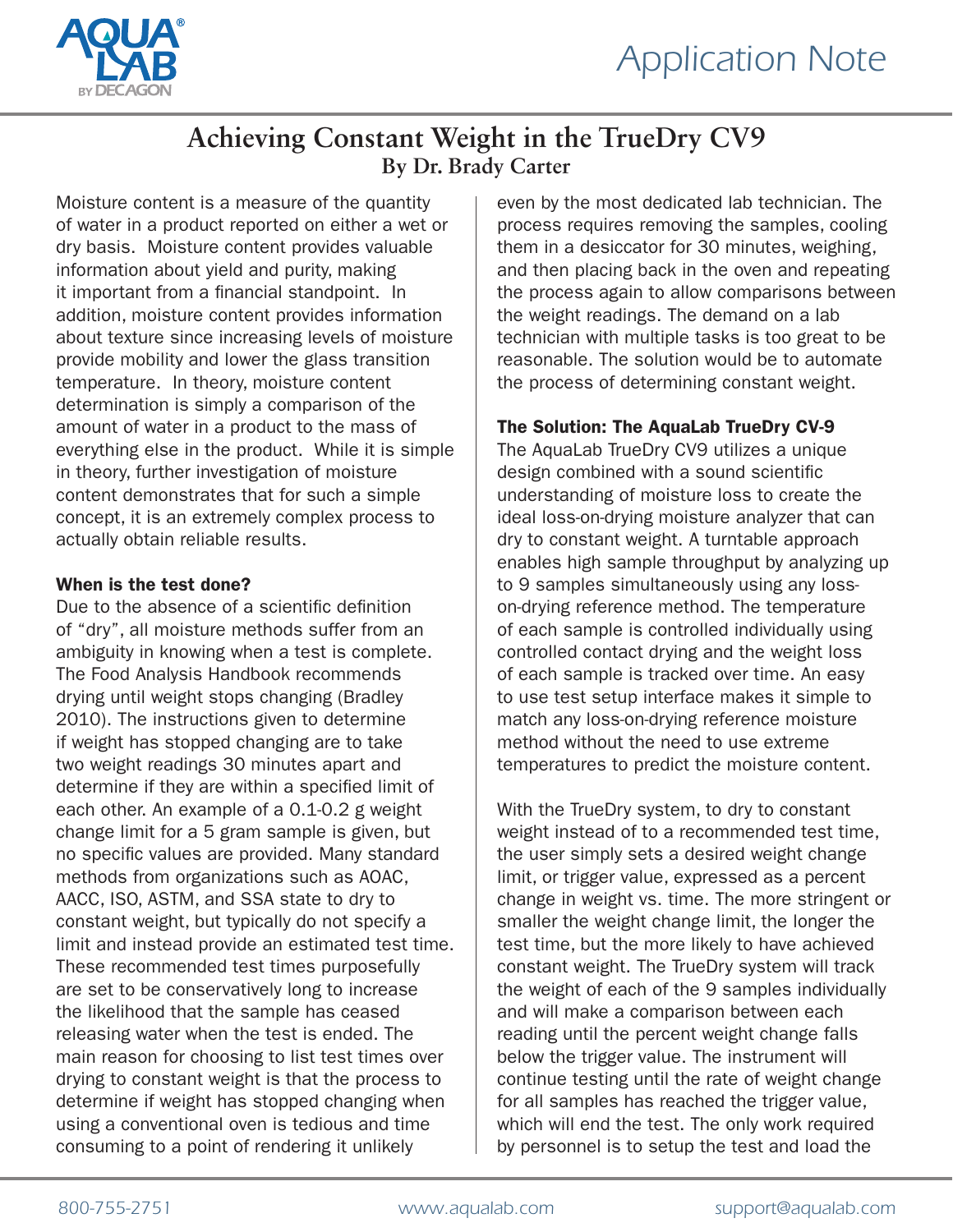



samples, the rest is done automatically. This makes it reasonable to dry all samples to a constant weight, giving meaning to the word "dry". It has the added benefit of typically reducing test time since as stated earlier, recommended test times for standard methods have to be conservatively long to ensure constant weight.

#### What is an appropriate trigger value?

The TrueDry sets a default trigger value to indicate constant weight at 0.001%/min. This value will work for most samples, but may need to be adjusted to achieve the same results as the recommended test time. To provide more specific recommendations for trigger values, AquaLab's Research Department conducted an investigation to compare the moisture content results of several products when trigger values of increasing stringency are used.

Table 1 provides a list of the products tested and the recommended temperature and test times for the products according to the Swiss Food Manual. Nine replicated samples of each product were analyzed for moisture in a conventional oven using the settings in Table 1. In addition, 9 replicated samples of each product were analyzed for moisture in the TrueDry using trigger values (%wt change/min) of 0.06, 0.01, 0.005, and 0.001. Moisture contents from the oven and each trigger value were then compared using Tukey's means comparison to determine which trigger value settings gave moisture readings statistically the same as the oven.

*Table 1. Recommended temperature and testing times based on the Swiss Food Manual for the products used in the study.*

| <b>Sample</b> | <b>Test Temperature</b> | <b>Recommended Time</b> |
|---------------|-------------------------|-------------------------|
| Coffee        | $103\textdegree C$      | 360 Minutes             |
| Flour         | $130^{\circ}$ C         | 120 Minutes             |
| <b>Bread</b>  | $130^{\circ}$ C         | 90 Minutes              |
| Yogurt        | 87°C                    | 240 Minutes             |

Figures 1-4 show the test times vs moisture contents for the various trigger values compared to the oven moisture contents for all of the products. Figure 1 indicates that for Coffee, the mean moisture contents determined when using the 0.01 and 0.005 trigger values were not significantly different from the oven moisture. However, the test time when using these trigger values were significantly lower than the standard method. While the recommended test time was 360 minutes, the test time for 0.01 trigger was 45.7 minutes and 58.3 minutes for a 0.005 trigger. These results would suggest that by using the TrueDry and setting a trigger value of 0.01, a moisture content that is equivalent to the recommend test time can be determined, but in only 45 minutes.



*Figure 1. Average moisture content values and test times for Coffee when using different trigger values and in a conventional oven. The colored box indicates the moisture values that are statistically equivalent to the oven moisture.*

Figure 2 indicates that for Flour, both the 0.06 and 0.01 triggers generated mean moisture content values that were not significantly different from the oven moisture, but again in much less time. While the recommend test time for flour was 120 minutes, the test times for 0.06 and 0.01 triggers were only 30.8 minutes and 38.0 minutes respectively. A test that would normally require 120 minutes can be completed in the TrueDry in just 30 minutes with no significant change in results.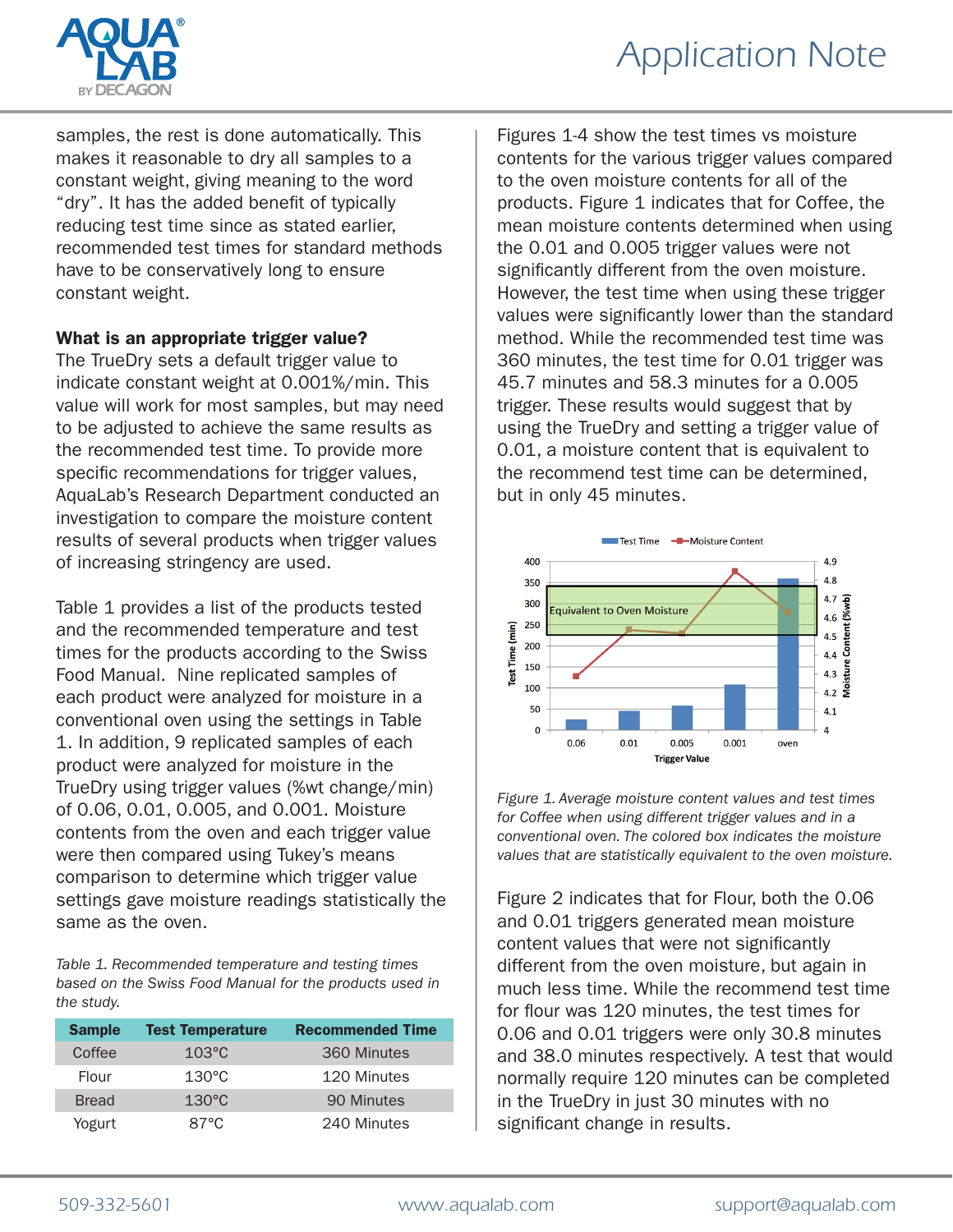

## *Application Note*



*Figure 2. Average moisture content values and test times for Flour when using different trigger values and in a conventional oven. The colored box indicates the moisture values that are statistically equivalent to the oven moisture.*

For Bread, Figure 3 shows that all trigger values except 0.06 produced mean moisture content values that were not significantly different from the oven moisture. However, only the 0.01 trigger achieved equivalent results in a shorter time than the recommended test time. The test completed in 75 minutes when using the 0.01 trigger while the recommended test time is 90 minutes. While not as significant of a time savings as seen for the other product, 15 minutes compounded over multiple readings will result in tremendous time savings while not sacrificing the integrity of the results.



*Figure 3. Average moisture content values and test times for Bread when using different trigger values and in a conventional oven. The colored box indicates the moisture values that are statistically equivalent to the oven moisture.*

Figure 4 indicates that for Yogurt, none of the triggers generated mean moisture content values that were equivalent to the oven moisture. However, the figure does indicate that a trigger value between close to 0.001 should produce similar results, but may not result is significant time savings over the recommended test time of 240 minutes. Consequently, for yogurt, setting the timeout value on the TrueDry to the recommended test time of 240 minutes would be better than using a trigger value. That said, the TrueDry still offers the automation advantage and will test 9 samples simultaneously using the recommended test time.



*Figure 4. Average moisture content values and test times for Yogurt when using different trigger values and in a conventional oven. The colored box indicates the moisture values that are statistically equivalent to the oven moisture.*

The TrueDry has the added advantage of producing more repeatable results when compared to oven testing due to its tighter temperature control and eliminating user error. Table 2 indicates that in general, the repeatability of the measurements increased as the trigger value was set more stringently. Further, with the exception of the 0.06 trigger, the repeatability of the TrueDry was equal to or superior to the oven for all the trigger settings.